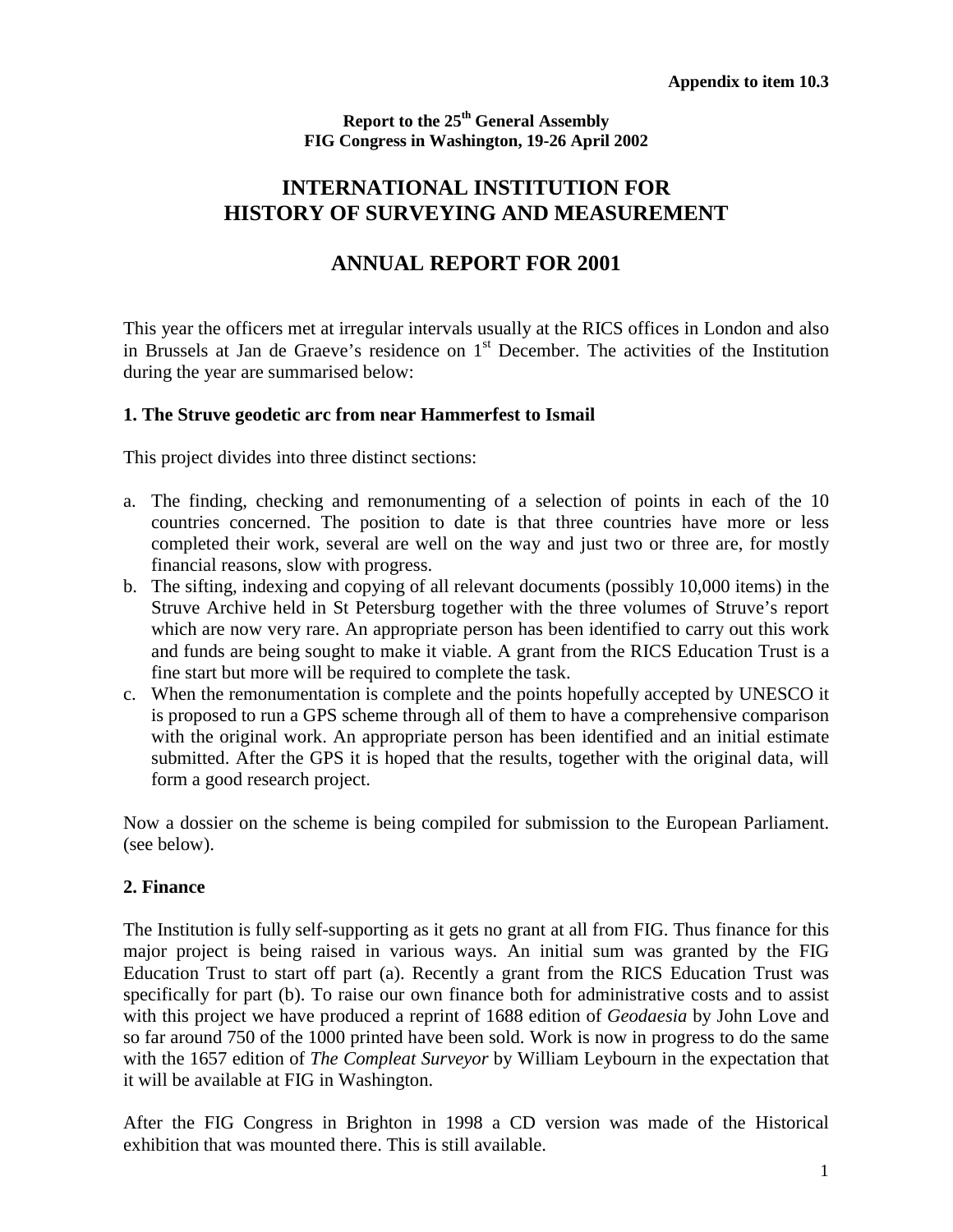Additionally a recent meeting held in Brussels with a Representative of the European Parliament. She was very enthusiastic that funding could possibly be available from several different sources. To progress this a dossier on the position to date is being compiled complete will background information, photographs, maps, coordinates and all relevant details. This could well be of over 100 pages. The basic scheme was introduced to UNESCO some long while ago by Jan de Graeve and the present dossier, mainly compiled by Jim Smith, will form the basis of the final submission.

#### **3. Abbé de LaCaille**

In March 2001 Jim Smith attended CONSAS in Cape Town where he gave a presentation to commemorate the  $250<sup>th</sup>$  anniversary of the visit to the Cape by LaCaille at which time he measured an arc of the meridian.

#### **4. Sir George Everest**

In May 2001 Jim Smith attended the FIG WW in Seoul and on the return journey stopped off at Hong Kong where he gave two presentations on the life and work of Sir George Everest. The first was to the local surveyors and the second to the local branch of the Royal Geographical Society. In conjunction with this he had a slot on the local radio. The talk was also given at four venues in the UK.

#### **5. The Peru arc**

On May 21<sup>st</sup> David Wallis and Jan de Graeve attended a one day symposium at the University of Toulouse on *La Condamine et la Mesure de la Terre.* M de Graeve lent a part of his personal library for the exhibition relating to the measurement of the arc in Peru. A paper by Jim Smith on the arc measurement by the Academicians from Paris was read by David Wallis and Jan de Graeve presented, in French, an introduction to the arc measured by Struve and its preservation. A CD ROM containing all the papers is available from the Bibliotèques de l'Université des Sciences Sociales, Toulouse 1

#### **6. Annual conference**

As there was very little response from the Korean Organising Committee of the Seoul FIG WW it was not felt possible to arrange a conference on historical topics in the Far East. Instead Jan de Graeve organised a two day event in Brussels Nov.30 and Dec. 1<sup>st</sup> 2001. Titled Survey History from Roman Times to the end of the Middle Ages it attracted some 60 participants. Speakers were Prof.essors Ph.Godding, Hosam Elkhadem, David King, Chouquer, Jan de Graeve and MM. Mosselmans, Lavigne, Klaus Grewe and John Brock. The audience represented France, Germany, Denmark, the Netherlands, Australia, USA, UK and Belgium. The study of Roman techniques, of rare texts and of cadastral systems were the main topics in addition to a text of 1451. This text, which is the earliest text that defines the profession of land surveying, relates to the land surveyor- valuer in Brussels and was translated and edited by Jan de Graeve and Jean Mosselmans.

A special exhibition was organised by the surveyors association of Brussels (UGEB) for its  $125<sup>th</sup>$  anniversary (1876-2001). 135 original and replica items from Roman times through the